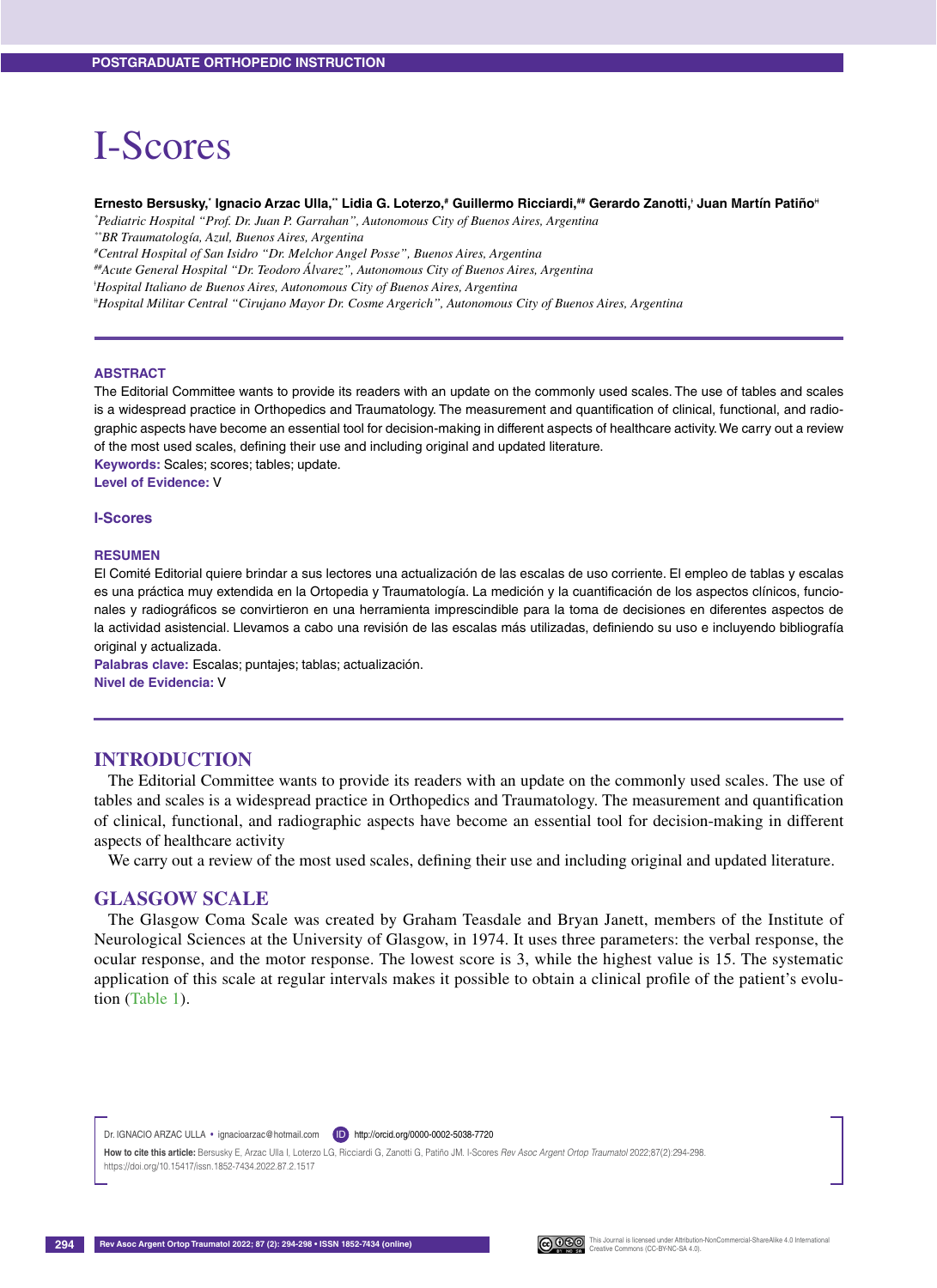|  | Table 1. Glasgow Coma Scale |  |  |
|--|-----------------------------|--|--|
|--|-----------------------------|--|--|

| <b>Variable</b>    | <b>Answer</b>           | <b>Score</b>   |
|--------------------|-------------------------|----------------|
| <b>Eye opening</b> | Spontaneous             | $\overline{4}$ |
|                    | To speech               | 3              |
|                    | To pain                 | $\overline{2}$ |
|                    | No response             | $\mathbf{1}$   |
| Verbal response    | Correctly oriented      | $\overline{5}$ |
|                    | Confused                | $\overline{4}$ |
|                    | Inappropriate words     | 3              |
|                    | Incomprehensible sounds | $\overline{2}$ |
|                    | No response             | $\mathbf{1}$   |
| Motor response     | Obeys commands          | 6              |
|                    | Moves to localized pain | 5              |
|                    | Withdraws from pain     | $\overline{4}$ |
|                    | Abnormal limb flexion   | $\overline{3}$ |
|                    | Abnormal limb extension | $\overline{2}$ |
|                    | Lack of motor response  | $\mathbf{1}$   |

# **Suggested references**

- Teasdale G, Jennett B. Assessment of coma and impaired consciousness. A practical scale*. Lancet* 1974;2(7872):81-4. https://doi.org/ 10.1016/s0140-6736(74)91639-0
- Teasdale G, Maas A, Lecky F, Manley G, Stocchetti N, Murray G. The Glasgow Coma Scale at 40 years: standing the test of time. *Lancet Neurol* 2014;13(8):844-54. https://doi.org/10.1016/S1474-4422(14)70120-6
- Dolan RD, McMillan DC. The prevalence of cancer associated systemic inflammation: Implications of prognostic studies using the Glasgow Prognostic Score. *Crit Rev Oncol Hematol*. 2020;150:102962. https://doi.org/10.1016/j.critrevonc.2020.102962
- Jain S, Iverson LM. Glasgow Coma Scale. 2021 Jun 20. In: Stat Pearls [Internet]. Treasure Island (FL): Stat Pearls Publishing; 2022. PMID: 30020670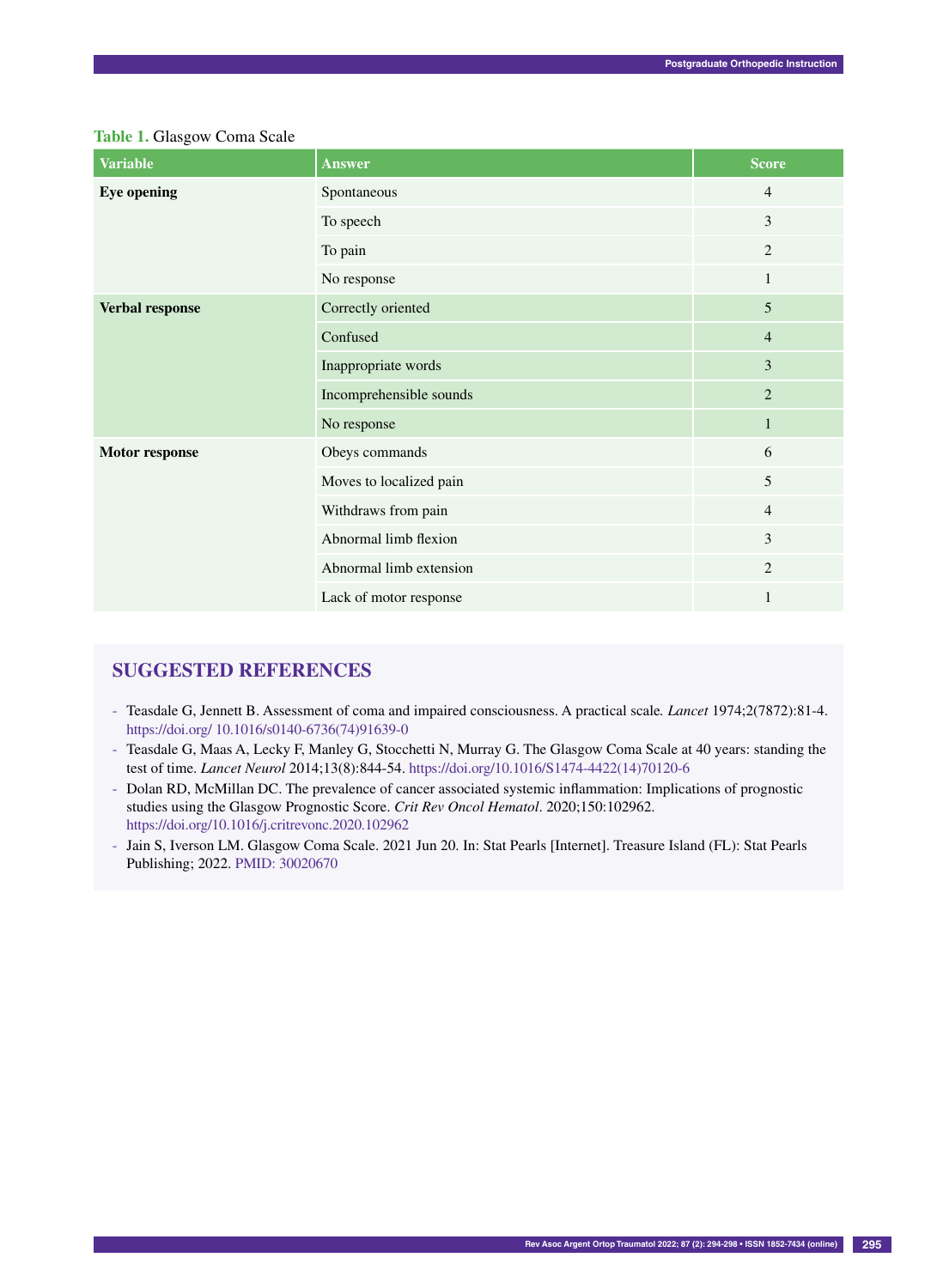## **MESS**

Kaj Johansen, a vascular surgeon, described the Mangled Extremity Severity Score (MESS) in 1990, which assesses soft tissue injury, limb ischemia, the presence and duration of shock, and the patient's age. A score greater than 7 defines the need to amputate the lower limb (Table 2).

**Table 2.** MESS Scale

| A. Soft tissue/bone injury                                                  |                |
|-----------------------------------------------------------------------------|----------------|
| Low energy (stab, simple fracture, gunshot wound)                           | $\mathbf{1}$   |
| Medium energy (open fracture or multiple fractures, dislocation)            | 2              |
| High energy (rifle shot wound, crush injury)                                | 3              |
| Very high energy (the above plus gross contamination, soft tissue avulsion) | $\overline{4}$ |
| <b>B.</b> Limb ischemia                                                     |                |
| Reduced or absent pulse, but normal perfusion                               | $*1$           |
| Pulseless, paresthesias, slow capillary refill                              | $*2$           |
| Cold, paralyzed, numb fingers                                               | $*3$           |
| (*The score is doubled in case of ischemia of more than six hours)          |                |
| C. Blood pressure                                                           |                |
| Systolic blood pressure >90 mmHg consistently.                              | $\overline{0}$ |
| Transient hypotension                                                       | $\mathbf{1}$   |
| Persistent hypotension                                                      | $\overline{2}$ |
| D. Age (in years)                                                           |                |
| Over 30 years old                                                           | $\Omega$       |
| Between 30 and 50 years                                                     | 1              |
| Over 50 years old                                                           | $\overline{c}$ |

Note: If possible, it should be performed 2 hours after the traumatic event for a single time, since it is not a scale that predicts the evolution of pathology. If performed after 6 hours of the traumatic event, the score obtained in segment B must be doubled.

# **Suggested references**

- Johansen K, Daines M, Howey T, Helfet D, Hansen Jr ST. Objective criteria accurately predict amputation following lower extremity trauma. *J Trauma* 1990;30(5):568-72. https://doi.org/ 10.1097/00005373-199005000-00007
- Johansen K, Hansen ST Jr. MESS (Mangled Extremity Severity Score) 25 years on: Time for a reboot? *J Trauma Acute Care Surg* 2015;79(3):495-6. https://doi.org/10.1097/TA.0000000000000767
- Loja MN, Sammann A, DuBose J, Li CS, Liu Y, Savage S, et al; AAST PROOVIT Study Group. The mangled extremity score and amputation: Time for a revision. *J Trauma Acute Care Surg* 2017;82(3):518-23. https://doi. org/10.1097/TA.0000000000001339
- Şişli E, Hasde Aİ. Mangled Extremity Severity Scoring is still valid for in-hospital amputation with a higher cut-off value. *Turk Gogus Kalp Damar Cerrahisi Derg* 2019;27(1):132-3. https://doi.org/10.5606/tgkdc.dergisi.2019.16210
- Karamanos E, Ahmad H, Makhani AA, Dev AN, Saad N, Julian BQ, et al. Development and validation of scoring system to predict secondary amputations in free flap reconstruction. *Plast Reconstr Surg Glob Open* 2020;8(11):e3211. https://doi.org/10.1097/GOX.0000000000003211
- Nayar SK, Alcock HMF, Edwards DS. Primary amputation versus limb salvage in upper limb major trauma: a systematic review. *Eur J Orthop Surg Traumatol* 2021. https://doi.org/10.1007/s00590-021-03008-x. Publication before printing.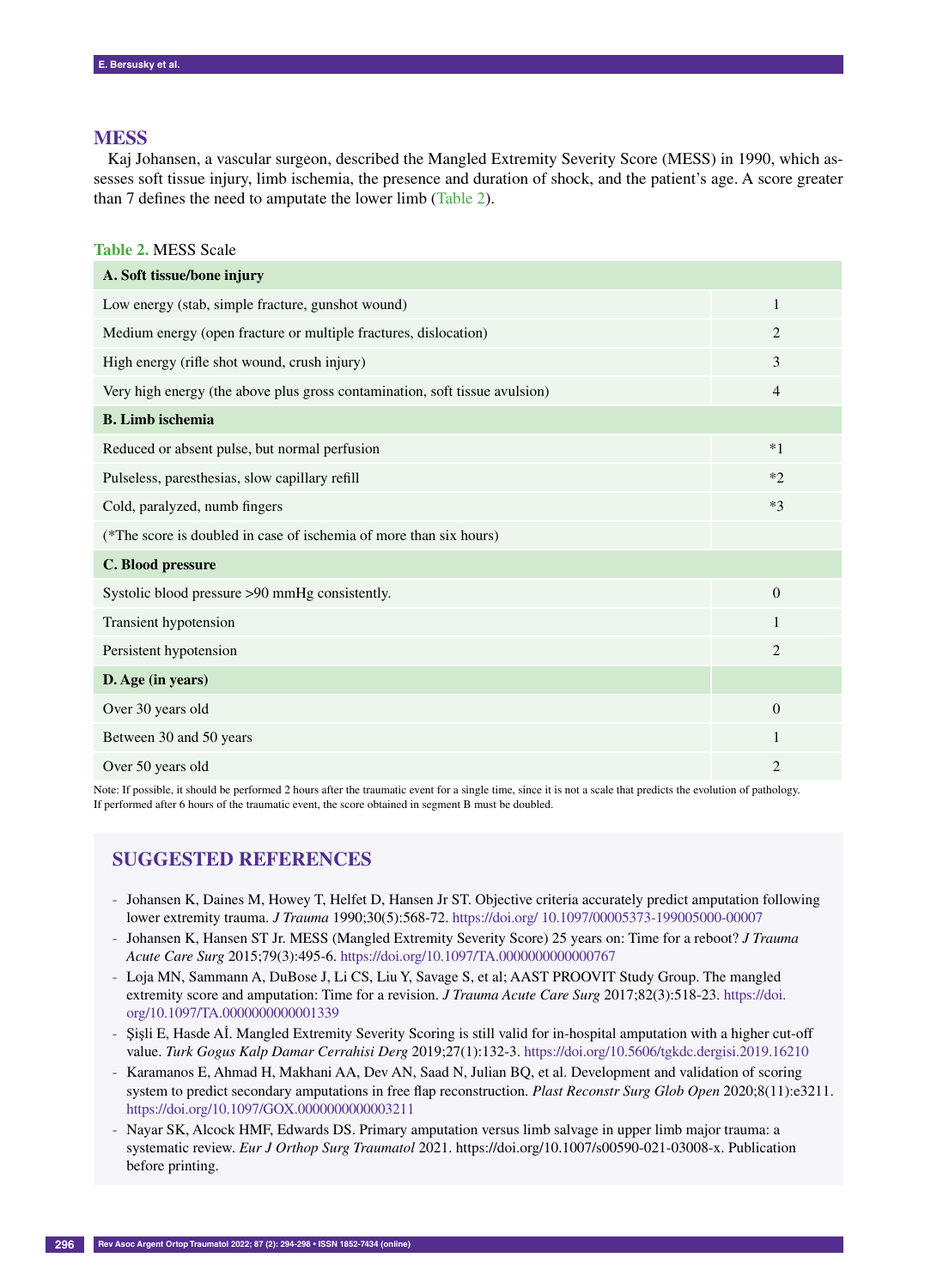## **AIS SCALE**

The Abbreviated Injury Scale (AIS) is a severity scoring system that divides the body into 9 regions (head, face, neck, chest, abdomen, spine, upper extremity, lower extremity, and unspecified), and assigns a value from 1 to 6 based on the state. (1. Minor, 2 Moderate, 3. Serious but not life-threatening, 4. Severe and life-threatening, 5. Critical, 6. Unsurvivable (Figure 1).



**Figure 1.** AIS scale.

## *INJURY SEVERITY SCORE* **(ISS)**

The ISS is calculated by adding the square of the three lesions with the highest AIS scores from three different body regions (Figure 2). The score ranges from 1 to 75. An example is shown in Figure 3.



**Figure 2.** *Injury Severity Score* (ISS).